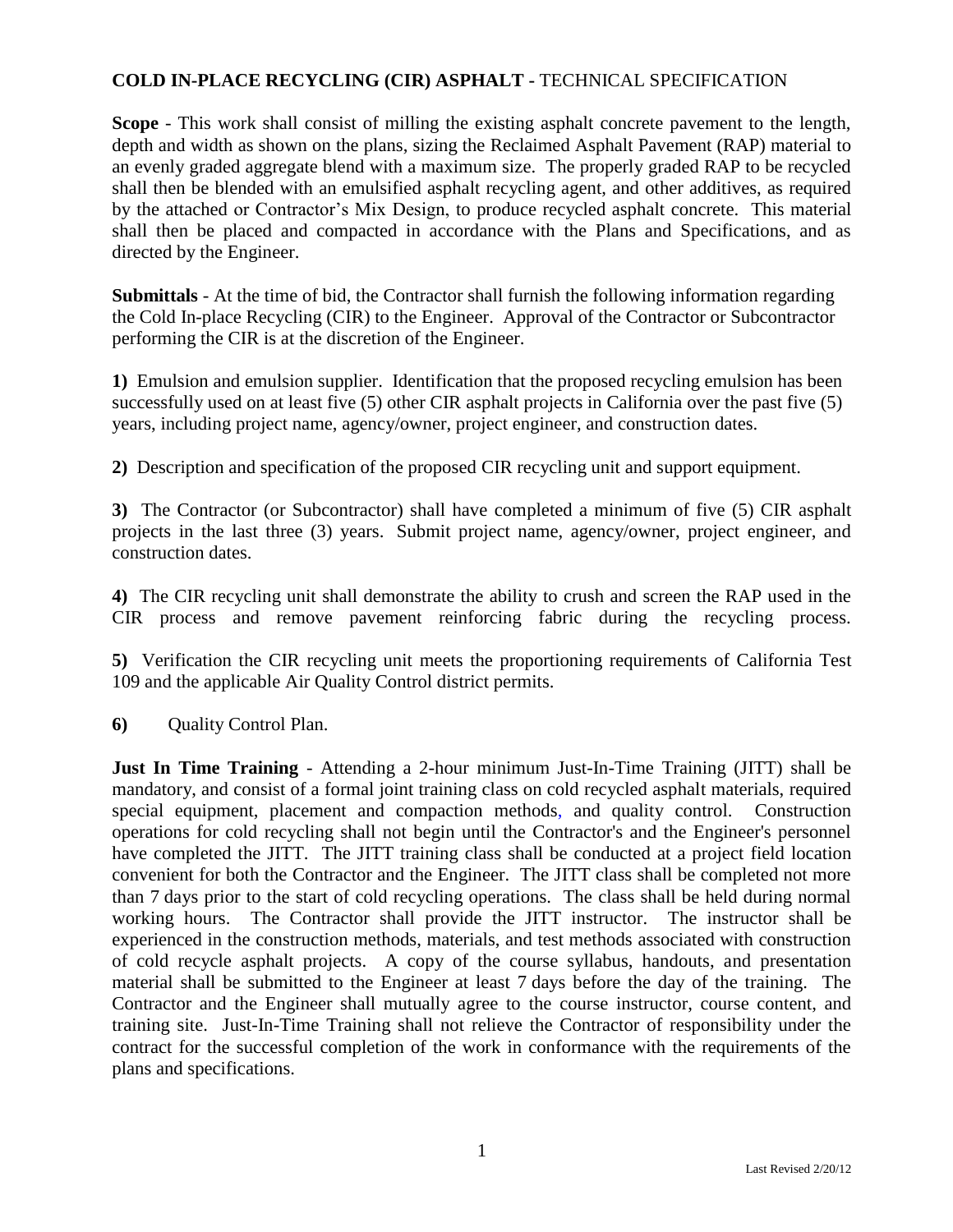**Mix Design –** In an evaluation of the existing roadways suitability as a candidate for CIR, the City performed a mix design(s) utilizing *(insert emulsion name and source)* as the emulsified recycling agent. While the City prefers the Contractor use mix design(s) provided at no cost to the Contractor, the type and quantity of recycling emulsion to be used for construction shall be determined by the Contractor. Should the Contractor elect to use their own mix design(s), the Contractor shall reimburse the City for its mix design(s).

The Contractor shall submit a mix design to the Engineer at least 14 calendar days prior to beginning the recycling operation. The mix design is for informational purposes only and shall be in accordance with the "*Method of Test for Determining the Percent of Emulsified Recycling Agent to Use for Cold Recycling of Asphalt Concrete*" below using representative samples of the asphalt concrete to be recycled obtained directly from streets for this project. Based on the characteristics of the existing asphalt pavement taken from different streets, more than one mix design may be required. The mix design shall be certified by a licensed Civil Engineer experienced in cold recycled pavements. The job mix formula shall meet the criteria of Table 1: *CIR Asphalt Mix Design Requirements* and be approved by the Engineer.

| <b>Design Parameters</b>                                                         | Requirement               |  |
|----------------------------------------------------------------------------------|---------------------------|--|
| Gradation of Reclaimed Asphalt Pavement (RAP): CT 202                            | 1-inch maximum            |  |
|                                                                                  | $\leq$ 5% passing No. 200 |  |
| Asphalt Content of RAP: CT 362 or CT 379 or ASTM D 2172 Method                   | Report                    |  |
| B                                                                                |                           |  |
| Bulk Specific Gravity of Compacted Samples <sup>a, b</sup> : CT 308, Method C    | Report                    |  |
| Maximum Theoretical Specific Gravity <sup>b</sup> : CT 309, including provisions |                           |  |
| of Section J                                                                     | Report                    |  |
| Air Voids of Compacted and Cured Specimens <sup>b</sup> : CT 367 Part B          | Report                    |  |
| Marshall Stability, Cured Specimen <sup>b</sup> : AASHTO T 245 104 °F (min)      | 1250 lb                   |  |
| Marshall Retained Stability, AASHTO T 245, 104 °F based on                       | $70\%$ <sup>d</sup>       |  |
| Moisture Conditioning on Cured Specimen (min) <sup>b, c</sup>                    |                           |  |
| Ratio of Emulsion Residue to Cement (min)                                        | 3:1                       |  |
| Raveling Test of Cold Mixed Bituminous Emulsion, ASTM D 7196,                    | 7.0                       |  |
| $50 \text{ °F}$ (max)                                                            |                           |  |
| RAP Coating Test, ASSHTO T59 <sup>e</sup> , (min)                                | Good                      |  |

 **Table 1: CIR Asphalt Mix Design Requirements**

Notes:

<sup>a</sup> 4-inch diameter mold compaction based on either 75 blow Marshall on each side or gyratory compactor at 30 gyrations.

<sup>b</sup> Test specimens after 140°F curing to constant weight between 16 hours and 48 hours.

<sup>c</sup> Vacuum saturation from 55 percent to 75 percent. Water bath at 77 °F for 23 hours, with the last 30 minutes to 40 minutes in 104 ºF water bath.

 $d$  The Marshal Retained Stability ratio may be reduced to 60%, providing the saturated Marshall Stability is at least 1500 lbs.

<sup>e</sup> Modify ASSHTO T59 using jobsite RAP, emulsified recycling agent and water application rates that have been determined in the CIR mix design and submitted in job mix formula.

During the mix design, the Contractor shall determine the target values for penetration at 25°C and viscosity at 60°C of the emulsified recycling agent to be used in production of the recycled pavement mixture.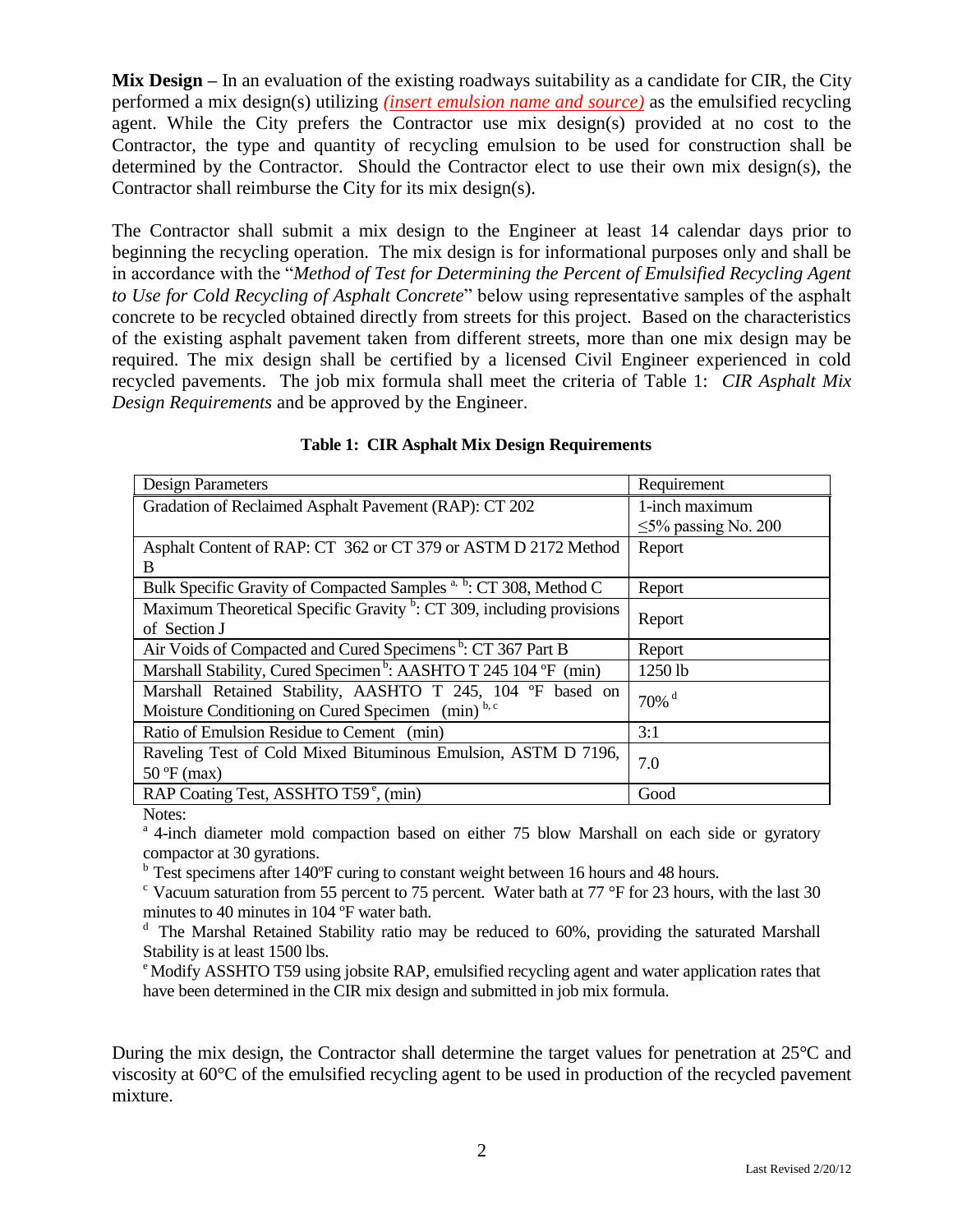### **Materials**

**Emulsified Recycling Agent –** The type of recycling emulsion to be used shall be determined by the mix design. The recycling emulsion supplier shall designate a technician, knowledgeable and experienced in CIR and approved by the Engineer who shall be at the job site at the beginning of the project to monitor the characteristics and performance of the recycling emulsion. Throughout the job, the Contractor's designated technician will be available to check on the project and make adjustments to the recycling emulsion formulation as required, to insure the emulsion and recycled pavement perform per these specifications. The Emulsified recycling agent shall be a polymer modified rejuvenating emulsion with a latex polymer, rejuvenating agent, and asphalt and shall conform to the requirements of Table 2:

| <b>Tests on Emulsion</b>                            | <b>Test Method</b>             | <b>Requirement</b> |                    |         |
|-----------------------------------------------------|--------------------------------|--------------------|--------------------|---------|
|                                                     |                                | Minimum            |                    | Maximum |
| Sieve test, % of weight sample                      | AASHTO $T59^{(1)}$             |                    |                    | 0.1     |
| Residue by distillation, %                          | AASHTO $T59$ <sup>(1)</sup>    | 60                 |                    | 67      |
| <b>RAP Coating Test</b>                             | AASHTO $T59^{(2)}$             | Good               |                    |         |
| Tests on residue by distillation:                   |                                |                    |                    |         |
| Penetration, 25°C, 100g, 5s (Target<br>Value) $(3)$ | AASHTO T49 $\overline{^{(4)}}$ |                    | $+/- 25%$          |         |
| Absolute Viscosity at $60^{\circ}$ C, poise         | AASHTO $T2171^{(4)}$           |                    | <b>Report Only</b> |         |

#### **Table 2 Recycling Emulsion Requirements**

Note: 1 Modify AASHTO T59 – distillation temperature of 177°C with a 20 minute hold.

2 Mix emulsion recycling agent and water rates shall be determined by the mix design and with jobsite RAP.

3 Target value shall be determined by the mix design.

4 Sieve residue from distillation on #20 sieve prior to determining viscosity.

The latex polymer shall be *(insert name)* or approved equal, a product of Polymer Science of America and conform to the following requirements:

| <b>Test on Latex Polymer</b>           | <b>Test Method</b> | <b>Requirement</b> |
|----------------------------------------|--------------------|--------------------|
| Specific Gravity Min.                  | <b>ASTM 1475</b>   | 1.08               |
| Tensile strength, die C dumbbell, psi, | ASTM D412 $^{(1)}$ | 500                |
| minimum                                |                    |                    |
| Swelling in rejuvenating agent, %      | $ASTM D471^{(2)}$  | 40%                |
| maximum; 48 hours exposure $@ 104$ °F  | Modified           | intact film        |

(1) Tensile Strength Determination: Samples for testing for tensile strength in accordance with ASTM D412 shall be cut using a die dumbbell at a crosshead speed of 20 in/min.

(2) Latex Testing: Suitable substrate for film formation shall be polyethylene boards, silicone rubber sheeting, glass, or any substrate which produces a cured film of uniform cross-section. Polymer film shall be prepared from latex as follows:

Resistance to Swelling: Polymer films shall be formed by using a 50 mil drawdown bar and drawing down 50 mils of the latex on polyethylene boards. Films shall be cured for 14 days at 75F and 50% humidity. Samples for resistance to swelling in rejuvenating agent shall be 1" by 2" rectangles cut from the cured film. Cut at least 3 specimens for each sample to be tested for swelling. Fill 3- 8 oz ointment tins with at least a ½" deep of rejuvenating agent. Swelling samples shall be weighed and then placed in the ointment tins on top of the rejuvenating agent. Then, add at least another ½" deep of rejuvenating agent over each of the latex samples. The ointment tins shall be covered and placed in an oven at 104°F for the specified 48 hours +/- 15 minutes. The ointment tins are allowed to cool to 75°F and then the latex films are removed from the tins. Unabsorbed rejuvenating agent is removed from the intact latex film by scraping with a rubber policeman and blotting with paper towels. If the latex film does not remain intact during removal from the tins or while removing the unabsorbed rejuvenating agent the sample shall be rejected. After the rejuvenating agent is removed from the samples they are then weighed. Percent swelling is reported as weight increase of the polymer film; report mass increase as a percent by weight of the original latex film mass upon exposure of films to the recycling agent.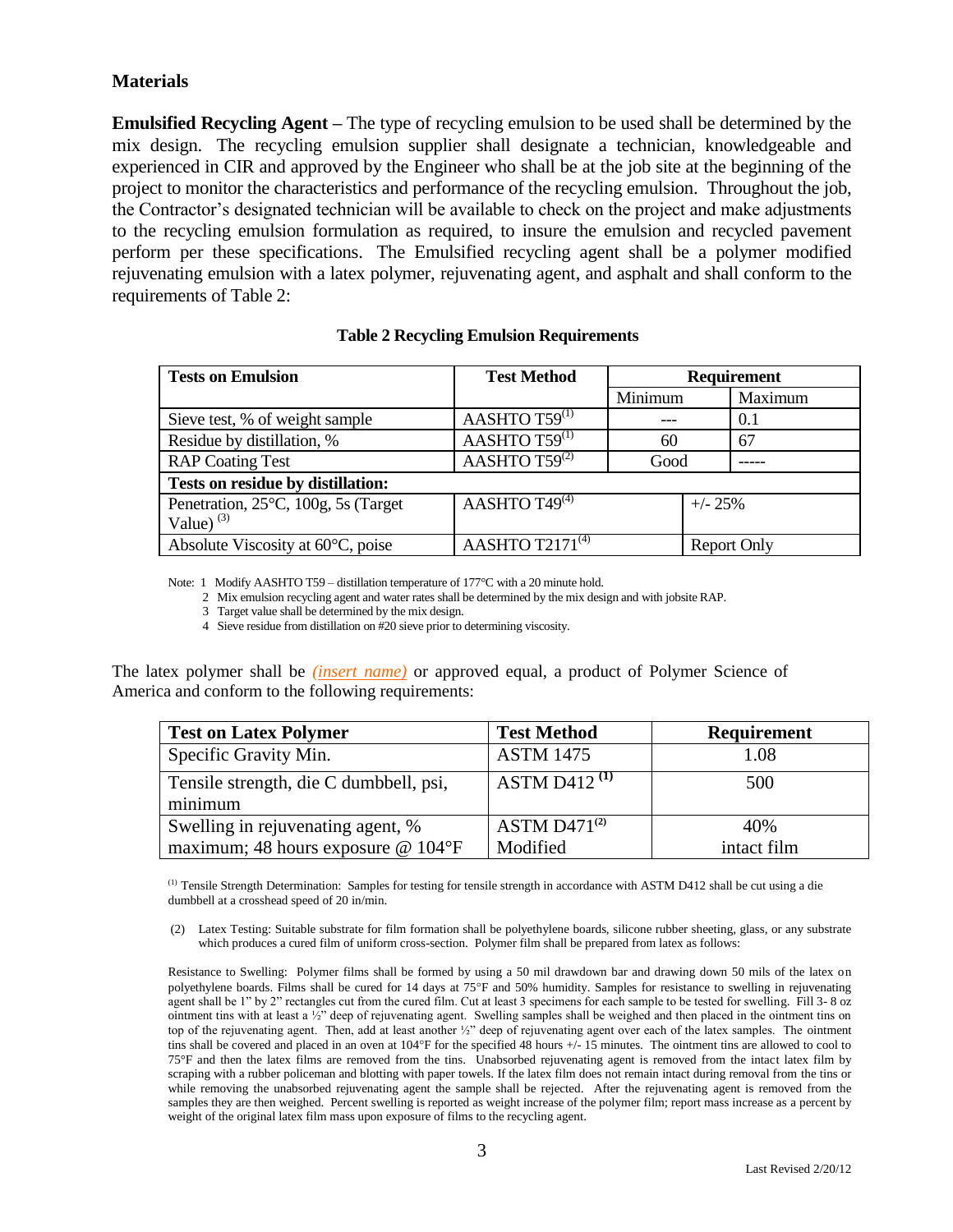|  |  | The rejuvenating agent shall meet the following requirements: |  |
|--|--|---------------------------------------------------------------|--|
|--|--|---------------------------------------------------------------|--|

| <b>Test on Rejuvenating Agent</b> | <b>Test Method</b>   | <b>Requirement</b> |
|-----------------------------------|----------------------|--------------------|
| Viscosity, 140F, CST              | <b>ASTM D-2170</b>   | 50-175             |
| Flash Point, F, COC               | ASTM D-92            | 380 Min.           |
| Saturate, % by wt.                | <b>ASTM D2006-70</b> | $30$ Max           |
| Asphaltenes                       | <b>ASTM D2006-70</b> | 1.0 Max.           |
| <b>Test on Residue</b>            | ASTM D2872           |                    |
| Weight Change, %                  | ASTM D2872           | 6.5 Max.           |
| Viscosity Ratio (RTFO/Original)   | ASTM D2170           | 3 Max              |

The Contractor shall provide current test results and a Certificate of Compliance for emulsified recycling agent at the time of mix design submittal and for each load delivered to the jobsite. During cold in-place recycling operations, the Contractor shall obtain two 1-liter samples of emulsified recycling agent from each load delivered to the project. One sample shall be used for the Contractor's quality control testing. The remaining samples shall be delivered to the Engineer at the end of each working day. Emulsified recycling agent shall be sampled in plastic containers that are clean, dry, and properly sealed. The Contractor shall also "sieve test" each load of emulsion before accepting delivery. Any load, which does not pass the sieve test, shall be refused and not incorporated into the work.

**Sized RAP -** Existing asphalt concrete pavement shall be cold milled, crushed and screened to conform to the following gradation before mixing with emulsified recycling agent:

| Sieve     | Percentage |
|-----------|------------|
| Size      | Passing    |
| $1$ -Inch | 100        |

Rubberized crack filler, pavement markers, loop wires, thermoplastic markers, fabric and other like materials that may be incorporated into the RAP as it is removed from the roadway shall be removed by the screening process. A minor amount of these residual materials that cannot be completely removed from the processed RAP may be incorporated into the recycled mix if the Contractor can demonstrate that those added materials will not adversely affect the performance of the recycled asphalt pavement. Any such materials retained in the mix shall be appropriately sized and blended so as not to adversely affect the appearance or strength of the recycled pavement.

**Water -** Water may be added to facilitate the uniform mixing of the emulsified recycling agent and the processed RAP. Water added to the recycled asphalt concrete shall be potable, clean and free from deleterious concentrations of acids, alkalis, salts, sugar and other organic or chemical substances. The water shall not contain an amount of impurities that will cause a reduction in the strength of the recycled asphalt concrete pavement. If the water is of questionable quality, it shall be tested in accordance with AASHTO T26.

**Additives –** If necessary other additives such as cement or lime, in a dry or slurry form may be added to the recycled pavement mixture to meet the requirements of Table 1 and to aid in curing and early strength gain. Any recycling additives used including type, source and percentage used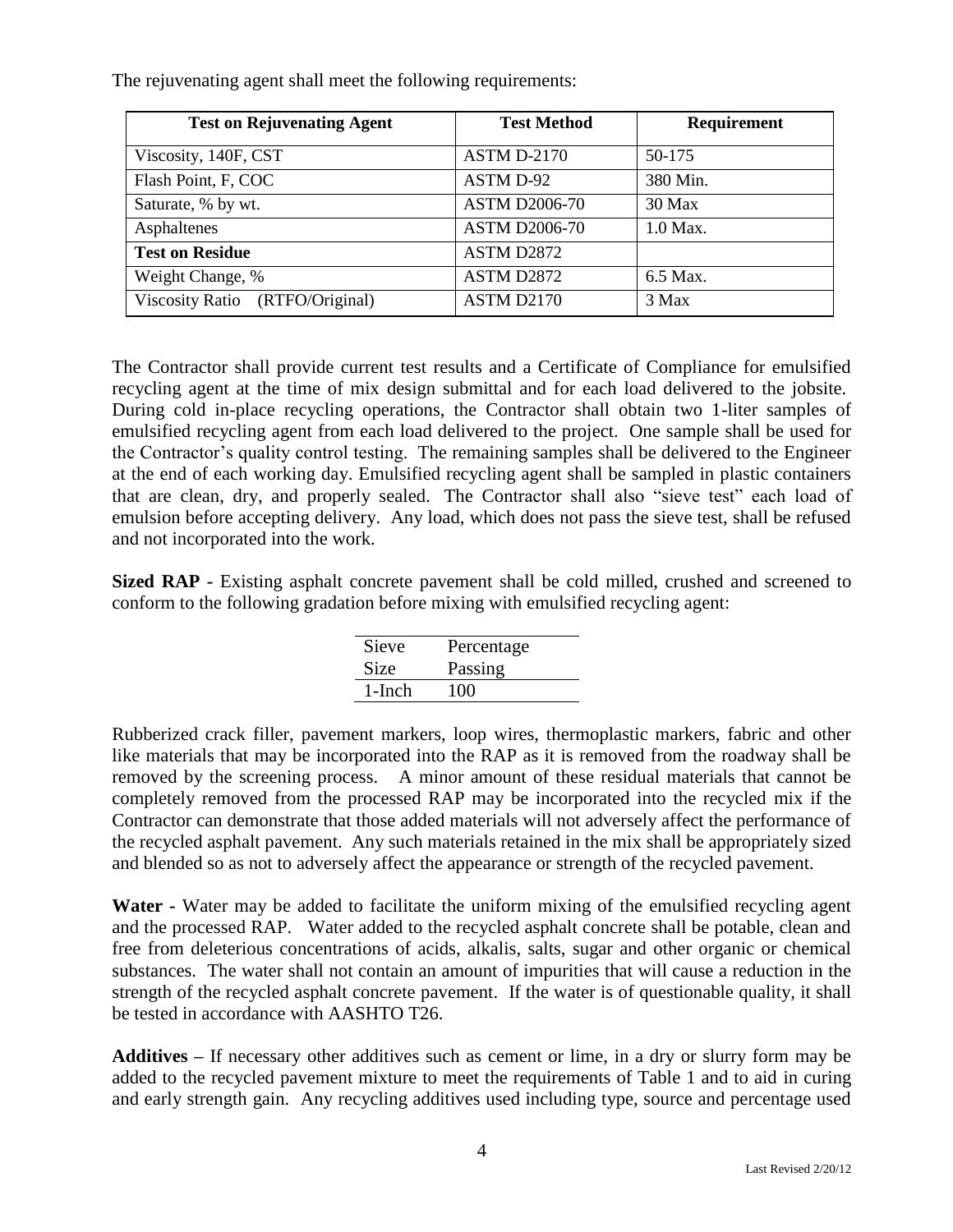shall be described in the job mix formula submittal. Include the process for incorporating a recycling additive into the CIR mixture in the job mix formula submittal.

### **Construction Methods**

**Weather Limitations –** CIR operations shall not be performed during wet conditions or if rain or cold conditions (less than 45°F) are imminent or predicted to exist. "Imminent or predicted" is defined as being forecasted within a 48-hour period on the National Weather Service Web Site [http://www.wrh.noaa.gov](http://www.wrh.noaa.gov/) for the most representative and nearest location listed where recycling is to begin and end.

Recycling and placement operations shall not be performed unless the ambient temperature is a minimum of 45°F and unless the National Weather Service Web Site forecasts that the ambient temperature will be a minimum of 60°F within 3 hours after the start of placement operations and will remain above  $60^{\circ}$ F throughout the recycling operation until all initial compaction and protection efforts have been completed for that day's run.

Recycling operations shall be ceased if actual ambient temperatures drop below 60°F anytime after the initial 3-hour window following start-up. In the event CIR operations are initiated and weather conditions deteriorate soon after, it is then a requirement that all traffic stay off the recycled mat until weather conditions improve (temperature rises and humidity drops) and the recycled section has "cured" sufficiently for secondary compaction to take place in accordance with the *Cure and Maintenance* requirements of this specification. The Contractor will be responsible for maintaining and protecting the recycled surface. Any recycled asphalt surfacing damaged by inclement weather shall be replaced by the Contractor at the Contractor's expense as directed by the Engineer.

All CIR mixing and placement operations shall be completed a minimum of 2 hours before sunset to allow for compaction and protection operations.

**Milling, Sizing and Mixing -** The recycling train shall be capable of milling and crushing the existing asphalt pavement. The equipment used for mixing the RAP with the emulsified recycling agent and any additives shall be capable of producing a homogeneous and uniformly coated recycled pavement mixture. The equipment used for placement of the recycled pavement mixture shall be capable of placement to the lines, grades, and requirements specified in these special provisions and shown on the plans. The Contractor shall have available on the site of the work all equipment and materials to be used for recycling operations.

The pavement milling machine shall be self-propelled. The primary milling equipment shall have a minimum 12.5-feet cutter capable of removing the existing pavement to the depths shown in the plans. Milling equipment shall be equipped with automatic depth controls capable of maintaining the cutting depth to within ¼-inch of the desired depth, and shall have a positive means for controlling cross slope. The milling operation shall not disturb or damage the underlying material. The use of a heating device to soften the pavement will not be permitted. A smaller milling machine may be used to mill the shoulders and miscellaneous areas.

The RAP shall be sized using crushing and screening equipment capable of producing reclaimed asphalt pavement to the size required. After the crushing and sizing, the recycled material shall be processed in a mixing unit capable of processing the sized RAP, emulsified recycling agent, water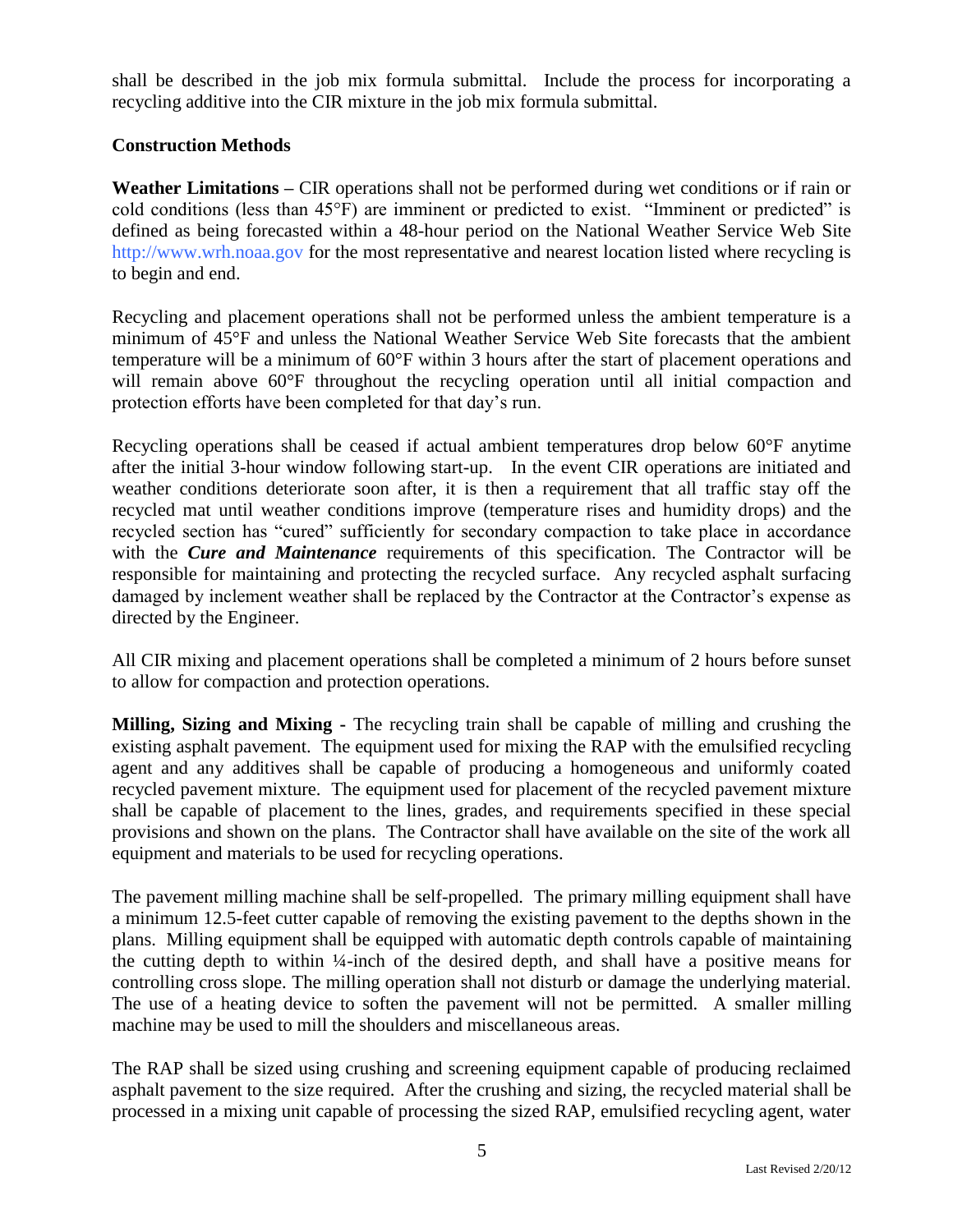and any additives to a homogeneous mixture to produce recycled asphalt concrete. The mixing unit shall be equipped with a belt scale for the continuous weighing of the RAP and a coupled/interlocked computer-controlled liquid metering device. The mixing unit shall be an onboard completely self-contained counter rotating twin shaft pugmill appropriately rated by the manufacturer for the production levels used by the Contractor. The liquid metering device shall be capable of automatically adjusting the flow of emulsified recycling agent to compensate for any variation in the weight of the RAP introduced into the pugmill. Emulsified recycling agent shall be metered by weight of RAP using a mass flow, coriolis effect, type meter that will accurately measure the amount of emulsified recycling agent to within 0.5 percent of the amount required by the mix design or as adjusted in the field and approved by the Engineer. The recycle train shall have an independent source of water to properly disperse the emulsified recycling agent. Automatic digital readings shall be displayed for both the flow rate and total amount of RAP, emulsified recycling agent, and additives in appropriate units of weight and time.

The emulsified recycling agent, additives and water shall be incorporated into the graded RAP at the initial rate determined by the mix design and approved by the Engineer. Adjustments in the rate of emulsified recycling agent, additives and water shall be determined by the Qualified Technician and made as necessary based on the coating, compaction and breaking properties of the recycling emulsion. Sampling variations and mix design may determine the necessity of different levels of emulsified recycling agent and/or additives in various sections of the project.

During the CIR process, the Contractor shall furnish the following information to the Engineer on a daily basis:

- **1)** Certified weight tickets of emulsion delivered to the project location.
- **2)** A summary of quantity of CIR product manufactured each day.

When a paving fabric is encountered during the cold milling operation, the CIR Contractor shall make the necessary changes in equipment or operations so that incorporation of the shredded fabric in the recycled material does not effect the performance parameters of the recycled asphalt concrete, or inhibit placing or compaction of the CIR pavement. No fabric piece incorporated into the recycled section shall have any dimension exceeding a length of 2-inches. The Contractor shall be required to remove and properly dispose of oversized pieces of paving fabric as directed by the Engineer. Similarly, loop wires, pavement markers, rubberized crack fill materials, thermoplastic marking materials, milled concrete, and other materials that may be incorporated into the RAP through the milling process shall be removed from the recycled material unless the Contractor can demonstrate that minor amounts of residual materials that remain will not compromise the integrity of the recycled asphalt.

**Mixing and Spreading of Cement and Lime** - Cement or lime slurry shall be produced at the jobsite as required by these specifications. The Contractor shall provide the Engineer with batch logs daily. Lime or cement slurry may be added directly to the pugmill or sprayed over the cutting teeth of the milling machine.

Portland cement or lime slurry storage and supply equipment shall have agitators or similar equipment to keep the cement or lime slurry in suspension when held in the slurry feed tank. Cement or lime slurry shall be kept in suspension during transport using agitator equipment.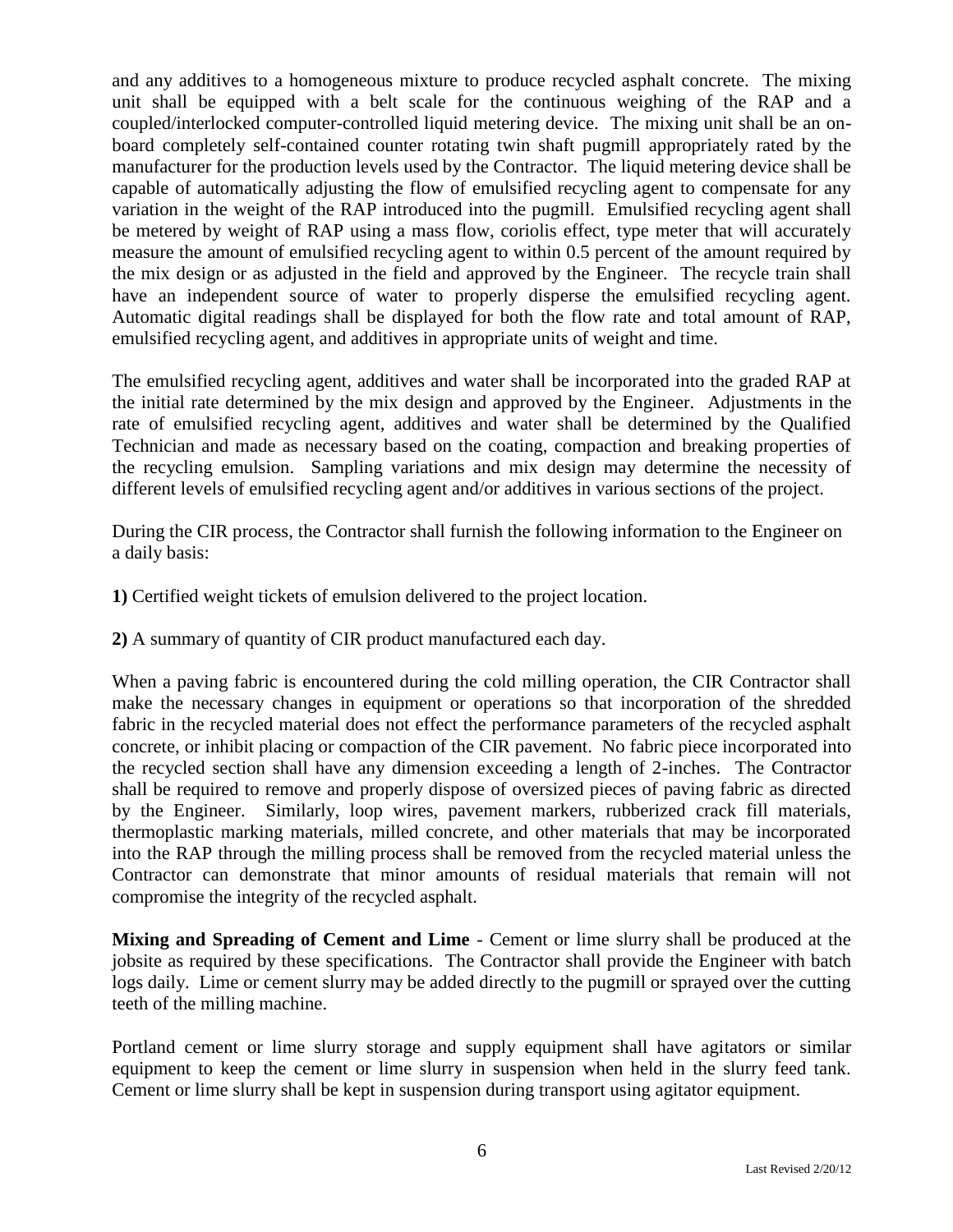Dry lime or cement shall be spread upon the existing asphalt concrete surface ahead of the recycling train. If lime or cement is spread ahead of the milling operation, the distance between the spreader and the recycling train shall be reduced appropriately during windy days. In no case shall additives be allowed to remain exposed at the end of the workday. Dust control measures shall be employed to minimize fugitive dust. No traffic other than the recycling equipment shall be allowed to pass over the spread additive until the recycling operation is complete

**Paving/Placement** – Recycled pavement shall be placed using a self-propelled track-paver having electronic grade and cross slope control for the screed. The equipment shall be of sufficient size and power (minimum 170 hp) to spread the recycled material in one continuous pass, without segregation, to the lines and grades established by the Engineer and according to Plans. Heating of the paver screed is not permitted. A pick-up machine shall be used for transferring the recycled material from a windrow to the receiving hopper of the paver, the pick-up machine shall be capable of removing and transferring the entire windrow of recycled mix in a single pass.

Handwork of CIR pavement shall be minimized and care shall be taken to prevent segregation. The wings of the paver shall be emptied regularly to prevent buildup and to minimize segregation.

**Compaction** - Compacting the recycled mix shall be completed using self-propelled rollers, complete with properly operating scrapers and water spray systems. Rollers of the vibratory-steel drum and pneumatic tired type shall be used. They shall be in good condition, capable of operating at slow speeds to avoid displacement of the mixture.

Compaction operations shall start no more than 15 minutes behind the paver, unless the ambient temperature is below 60 deg F. For each 5 deg below 60 deg F another 10 minutes can elapse before rolling begins, or at the direction of the Qualified Technician and/or Engineer. The number, weight and types of rollers shall be as necessary to obtain the required compaction. At a minimum the following rollers shall be used:

- At least one pneumatic roller with a minimum gross operating weight of not less than 25 tons. Tires on the pneumatic rollers shall be evenly inflated and matched in size and profile so as to maximize compactive effort.
- At least one double drum steel vibratory roller with a gross operating weight of not less than 10 tons with a minimum drum diameter of at least 60-inches.

Rolling patterns shall be established in the field by the Contractor and verified by the Engineer to achieve a maximum density determined by nuclear density testing. A rolling pattern for compaction shall be determined such that no increase in density is shown on successive nuclear density tests (per ASTM D 2950) for any additional passes of the compaction equipment once the maximum density pattern has been identified ("break over point"). Nuclear density testing shall be repeated throughout the time compaction is being completed to continuously verify the compaction is achieving maximum density results by establishing a rolling vs. density chart that shows the progress of densification from initial breakdown compaction through maximum obtainable density at the break over point.

Care shall be taken not to over compact the mat. A Qualified Technician shall be on site and observing all compaction efforts, monitoring density gauge readings, and approving areas as they reach maximum density. The minimum rolling pattern shall be as follows: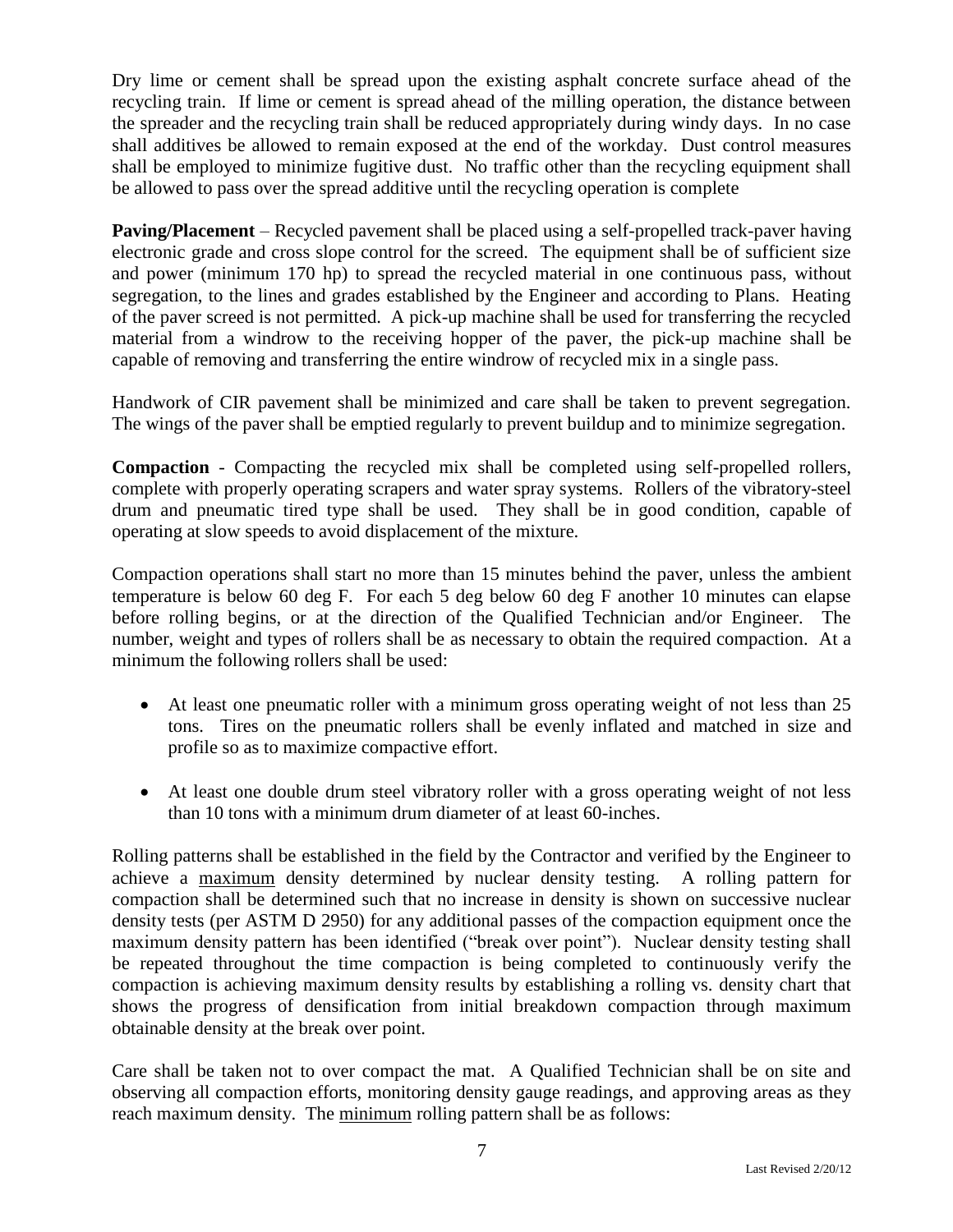- Two complete coverages with the double drum steel vibratory roller immediately after the recycled mix is placed. The first coverage shall be made without the vibratory unit turned on and the second with the vibratory unit operating.
- Two complete coverages with the pneumatic-tired roller shall be made after the initial passes of the steel roller.
- Final rolling, before cure, to eliminate pneumatic tire marks and to achieve maximum density shall be done by the double drum steel roller, either operating in a static or vibratory mode.

The recycled mat shall be continuously observed during compaction efforts. If moisture cracking occurs under the vibratory compaction mode, the vibrators shall be turned off and static rolling only applied. If moisture cracking of the mat continues under static steel rolling, steel drum compaction shall cease, the mat shall be allowed to cure for a time in order for some moisture to escape, and pneumatic rolling commenced, followed by steel rolling to iron out irregularities from the rubber-tired roller(s). This procedure shall be followed until there is no longer any displacement of the mat observed by roller action on the recycled surface.

The selected rolling pattern shall be followed unless changes in the recycled mix or placement conditions occur and a new rolling pattern is established at that time. Any type of rolling that causes cracking, major displacement and/or any other type of pavement distress shall be discontinued until such time as the problem can be resolved. Discontinuation and commencement of rolling operations shall be at the discretion of the Engineer.

Extra care shall be taken to ensure that aggregate from the recycled mixture does not stick to the drums or wheels of the rollers. Water shall be uniformly applied to the wheels and drums, along with mechanical means to keep aggregate from sticking. Sufficient water shall be applied to keep rollers and tires clean, but not so much that water pools or ponds on the recycled surface.

Rollers shall not be started or stopped on uncompacted recycled material. Rolling patterns shall be established so that starting and stopping shall be on previously compacted material or the adjacent, existing surfacing.

**Cure and Maintenance** – After the completion of compaction of the recycled material, no traffic, including that of the Contractor, shall be permitted on the recycled material for at least two hours. This may be reduced if sufficient care is established for traffic that will not initiate raveling. A fog seal of dilute (1:1) SS-1h emulsion, emulsified recycling agent or equivalent (0.08 to 0.12 gallon per square yard) may need to be applied after initial compaction or after the secondary compaction, as outlined below, to all areas opened to significant traffic depending on curing of the CIR pavement. If necessary to prevent pickup of the fog seal, the recycled pavement surface shall be covered with sand at a rate of 1.0 to 2.0 pounds per square yard. Excess sand shall be removed from the pavement surface by careful sweeping. Sand shall be free from clay or organic material. Fog sealing and/or sanding shall be initiated at the Engineer's direction.

After opening to traffic, the surface of the recycled pavement shall be maintained in a condition suitable for the safe movement of traffic. Before placing the final surfacing, the recycled surface shall remain in-place: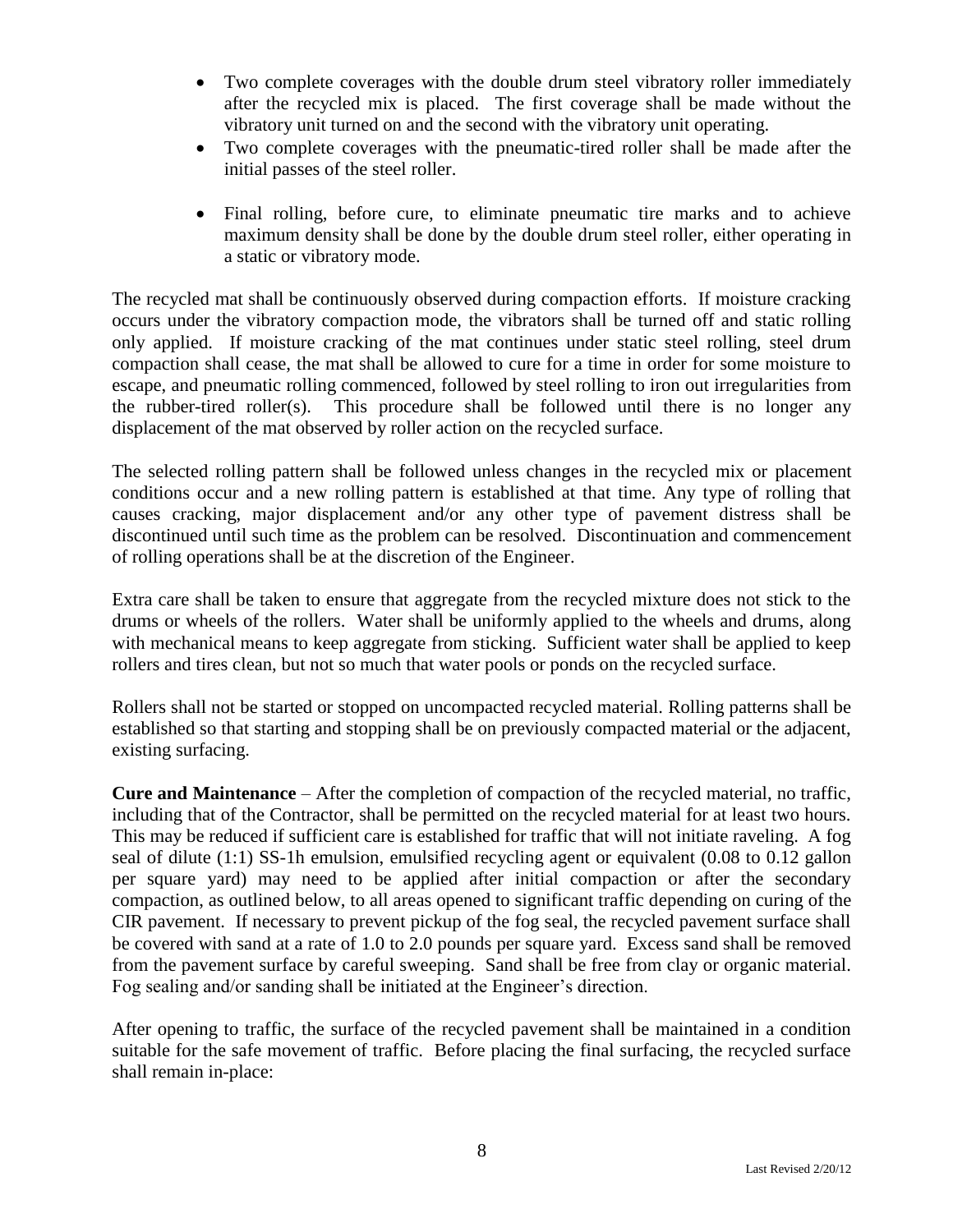- For a minimum of 2 days and until there is less than 2.0 percent moisture remaining in the recycled pavement mixture; or
- A minimum of 10 days without rainfall.

**Secondary Compaction -** Two complete coverages (minimum), after cure and before placing any AC overlay or other surface seal shall be conducted with the pneumatic and steel drum roller. A rolling pattern shall be reestablished to determine the maximum density of final rolling. Density of the recycled pavement shall be verified behind the secondary compaction by nuclear density gauge. A rolling pattern for the secondary compaction shall be determined such that no increase in density is shown on successive nuclear density tests (per ASTM D 2950) for any additional passes of the compaction equipment once the maximum density pattern has been identified. Nuclear density testing shall be repeated throughout the time secondary compaction is being completed to continuously verify that the secondary compaction is achieving maximum density results. Care shall be taken not to over compact the mat. A Qualified Technician shall be on site and observing all secondary compaction efforts, monitoring density gauge readings, and approving areas as they reach maximum density.

The Contractor shall protect and maintain the recycled surface from nuisance water, other deleterious substances, and/or any other damage. Any damage to the completed recycled material shall be repaired by the Contractor prior to the placement of new asphalt concrete or final surface sealing. Areas damaged shall be excavated to the depth directed by the Engineer and/or filled and compacted with new asphalt concrete. All loose particles that may develop on the pavement surface shall be removed prior to the final surface course. No direct payment will be made and costs shall be included elsewhere for protection and maintenance of the recycled asphalt concrete pavement.

Prior to any overlay with asphalt concrete, the recycled pavement should be carefully swept of all loose material to create a dry clean surface. A tack coat of SS-1h emulsion, emulsified recycling agent or equivalent (0.05 gallon per square yard minimum) shall be applied to all surface areas.

**Smoothness** – The finished surface and grade of the recycled material shall be checked regularly during placement using a level. The smoothness shall not vary more than ¼ inch from a 10-foot straight edge placed on the surface. The Contractor shall correct humps or depressions exceeding this tolerance. High points may be trimmed if approved by the Engineer in the field.

#### **Material Acceptance**

**Gradation** - A sample shall be obtained for each 500 tons of RAP addition to verify the maximum particle size requirement is being met. The first sample and every fourth sample thereafter shall be compared to the gradation band determined during the mix design by performing a wet field gradation for material passing the 1-inch to No. 4 sieves. The Contractor shall adjust the emulsified recycling agent as needed.

**Emulsified Recycling Agent –**A Certificate of Compliance from the emulsion manufacturer shall accompany each shipment to the Project. The Contractor shall perform a sieve test in accordance with ASTM D 2444 to verify the emulsion is stable prior to using each load. The Contractor shall obtain two 1-quart minimum samples of emulsified recycling agent from each load delivered to the project. One sample shall be used for the Contractor's quality control testing. The remaining samples shall be delivered to the Engineer at the end of each working day. Emulsified recycling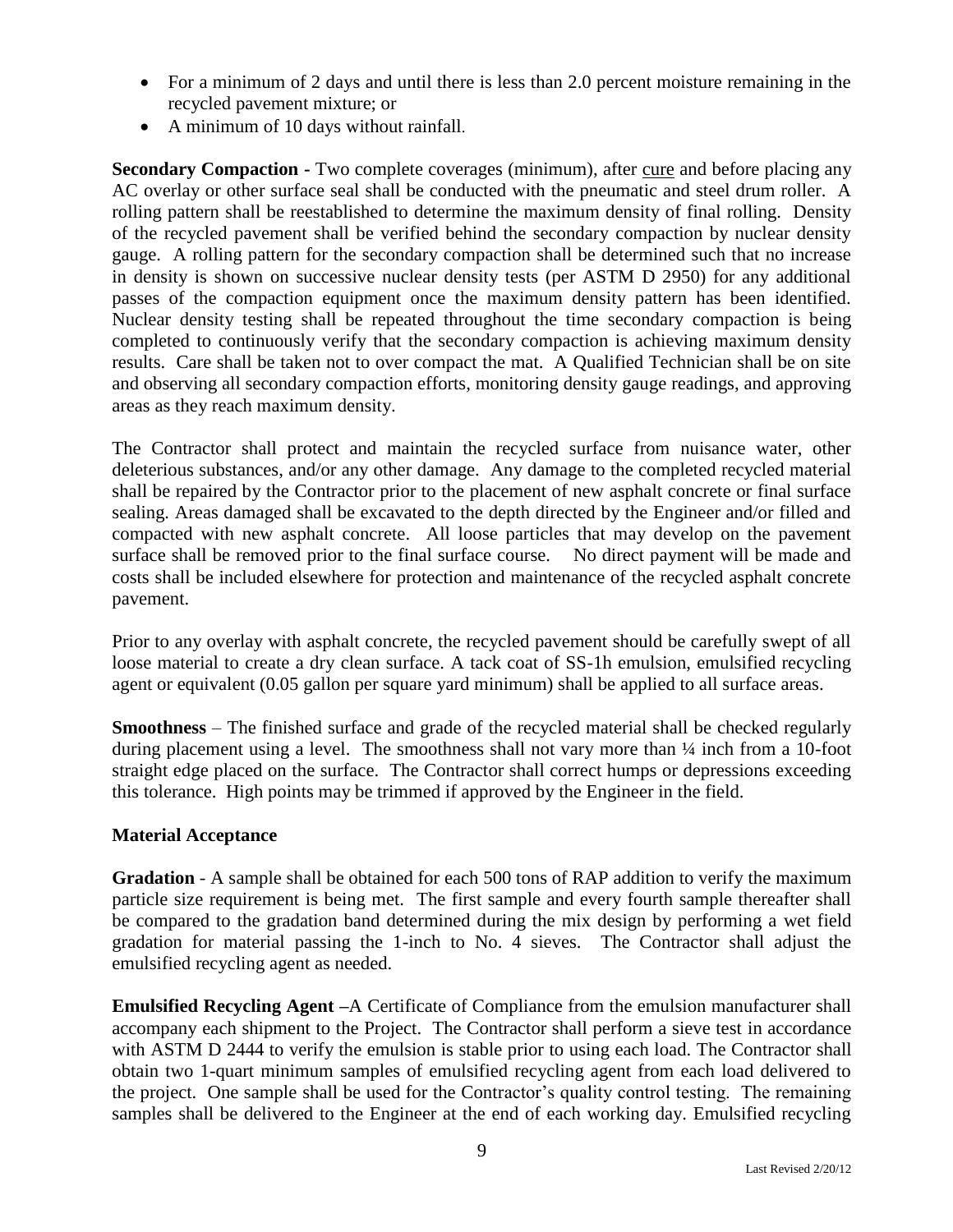agent shall be sampled in plastic containers that are clean, dry, and sealed. Each sample shall be labeled with the date and time sampled and the bill of lading number from the delivery vehicle. Emulsion samples shall be retained and protected from damage or contamination by the Contractor until the project is accepted.

**Emulsified Recycling Agent Content** – Emulsion content shall be checked and recorded for each segment in which the percentage is changed. Emulsion content changes shall be made based upon if coating and adequate dispersion is not being achieved and if the mix design indicates the CIR pavement will be stable. Emulsified recycling agent content shall be checked from the belt scale totalizer and asphalt pump totalizer, verified by the delivery weight tickets.

**Additives –**A Certificate of Compliance from the additive manufacturer shall accompany each shipment to the Project.

**Additive Content** – Additive content shall be checked and recorded for each segment in which the additive is used per the mix design. Additives shall be checked from the scale totalizer and verified by the delivery weight tickets.

**Recycled Material Compacted Density -** Wet density shall be determined using a nuclear moisture-density gauge generally following the procedures for ASTM D 2950, backscatter measurement. A rolling pattern shall be established such that a maximum density is achieved with the rollers specified, based on relative nuclear density readings.

#### **Method of Measurement**

Quantities of the produced CIR pavement shall be measured by the square yards completed and accepted by the Engineer for the depths specified. Emulsified recycling agent and additive weight shall be based upon Certified delivery weight tickets, less any unused portion. Water used in this operation will not be paid for directly and shall be considered subsidiary to the bid item.

#### **Basis of Payment**

Payment for CIR shall be made at the Contract unit price per square yard. The price shall be full compensation for all labor, materials, tools, equipment, and incidentals; for doing all the work involved in cold in-place recycling, complete in-place; for milling, screening, crushing, mixing, blending, placing, and compacting the recycled pavement mixture; for protection and maintenance of the recycled layer; for performing all QC testing including mix design; for fog sealing, sanding and sweeping, if necessary; for obtaining measurements and recording results of all tests as shown on the plans and as directed by the Engineer.

Emulsified recycling agent will be paid for at the contract price per ton for emulsified recycling agent. No adjustment of compensation will be made for any increase or decrease in the quantities of emulsified recycling agent required, regardless of the reason for the increase or decrease.

Additive will be paid for at the contract price per ton for additive. No adjustment of compensation will be made for any increase or decrease in the quantities of additive required, regardless of the reason for the increase or decrease.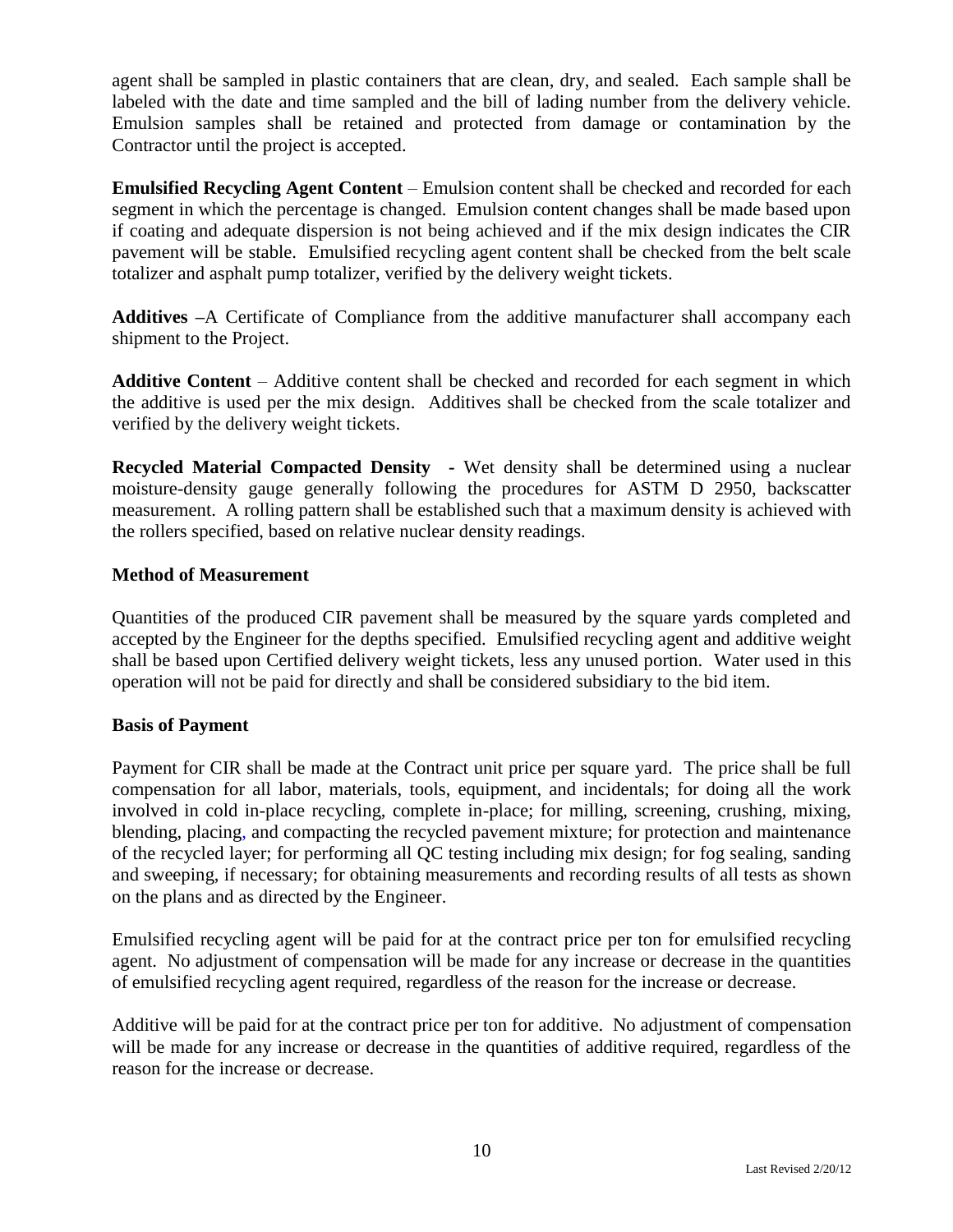# **APPENDIX A –**

**1. Scope:** This procedure is used to determine the percent and grade of emulsified recycling agent to use for recycling asphalt concrete when the cold method of recycling is used.

**2. Cold Mix Requirement:** The recycled pavement mixture shall conform to the Mix Design Requirements as outlined in Table 1.

**3. Sampling and Processing of Existing Pavement Materials**: Obtain sufficient RAP samples by coring areas to be recycled, approximately 400 lbs, to be used for mix design purposes. It is recommended to take one core for each lane mile and where visual differences in the pavement are noticed. If cores show significant differences in various areas, such as different type or thickness of layers between cores, then separate mix designs shall be performed for each of the pavement segments. Cut cores to the depth specified for the cold recycling project. Determine asphalt content of the RAP according to CT362 or CT379 or ASTM D2172 Method B. Perform two mix designs, one for each grading, by recombining the RAP material in the laboratory in order to meet the gradation criteria shown in Table 1.

| Sieve Size              | <b>Suggested Target</b> |                         |
|-------------------------|-------------------------|-------------------------|
|                         | Medium                  | <b>Coarse Gradation</b> |
|                         | Gradation               |                         |
| 25-mm $(1")$            | 100                     | 100                     |
| 19-mm $(\frac{3}{4})^n$ | $95 \pm 2$              | $85 \pm 2$              |
| 4.75-mm $(No. 4)$       | $50 \pm 2$              | $40 \pm 2$              |
| 600- $\mu$ m (No. 30)   | $10 \pm 2$              | $5 \pm 2$               |
| $75 - \mu m$ (No. 200)  | $0.8 \pm 0.3$           | $0.3 \pm 0.3$           |

**Table 1**: **Cold Recycling Gradation Requirements**

Determine gradation of the RAP after crushing and recombining by California Test CT 202 with the exception that drying of RAP samples to constant mass shall be performed at  $104\pm4$ °F.

**4. Mixing:** Determine the amount that will produce a 2.4-inch to 2.6-inch tall specimen when compacting 4-inch diameter specimens with either the Marshall compactor based on 75 blows on each side or the gyratory compactor at 30 gyrations for stability testing. Choose three emulsion contents that bracket the estimated recommended emulsion content for all stability testing outlined in Table 1. Select three emulsion contents in either 0.5% or 1.0% increments covering a range typically between 0.5% and 4.0% by dry weight of RAP. Compact 6 samples at each emulsion content for stability testing, 3 for Marshall Stability on cured samples and 3 for Marshall Stability on cured samples for moisture conditioning. Two specimens are required for Theoretical Maximum Specific Gravity according to CT309, Section J, with the exception that loose RAP mixture shall by cured in an oven at  $140\pm2\textdegree F$  to constant weight but no more than 48 hours and no less than 16 hours. Constant weight is defined as 0.05% change in weight in 2 hours. Do not break any agglomerates that do not easily reduce with a flexible spatula. Test both specimens at the highest emulsion content in the design and back calculate for the lower emulsion contents. Add moisture that is expected to be added at the milling head, typically 1.5 to 3.0 percent. If any additives are in the mixture, introduce the additives in a similar manner that they will be added during field production. Mixing of test specimens shall be performed manually or with a mechanical bucket mixer or a combination of the two. Mix the RAP thoroughly with water first, then mix with emulsion. Mix